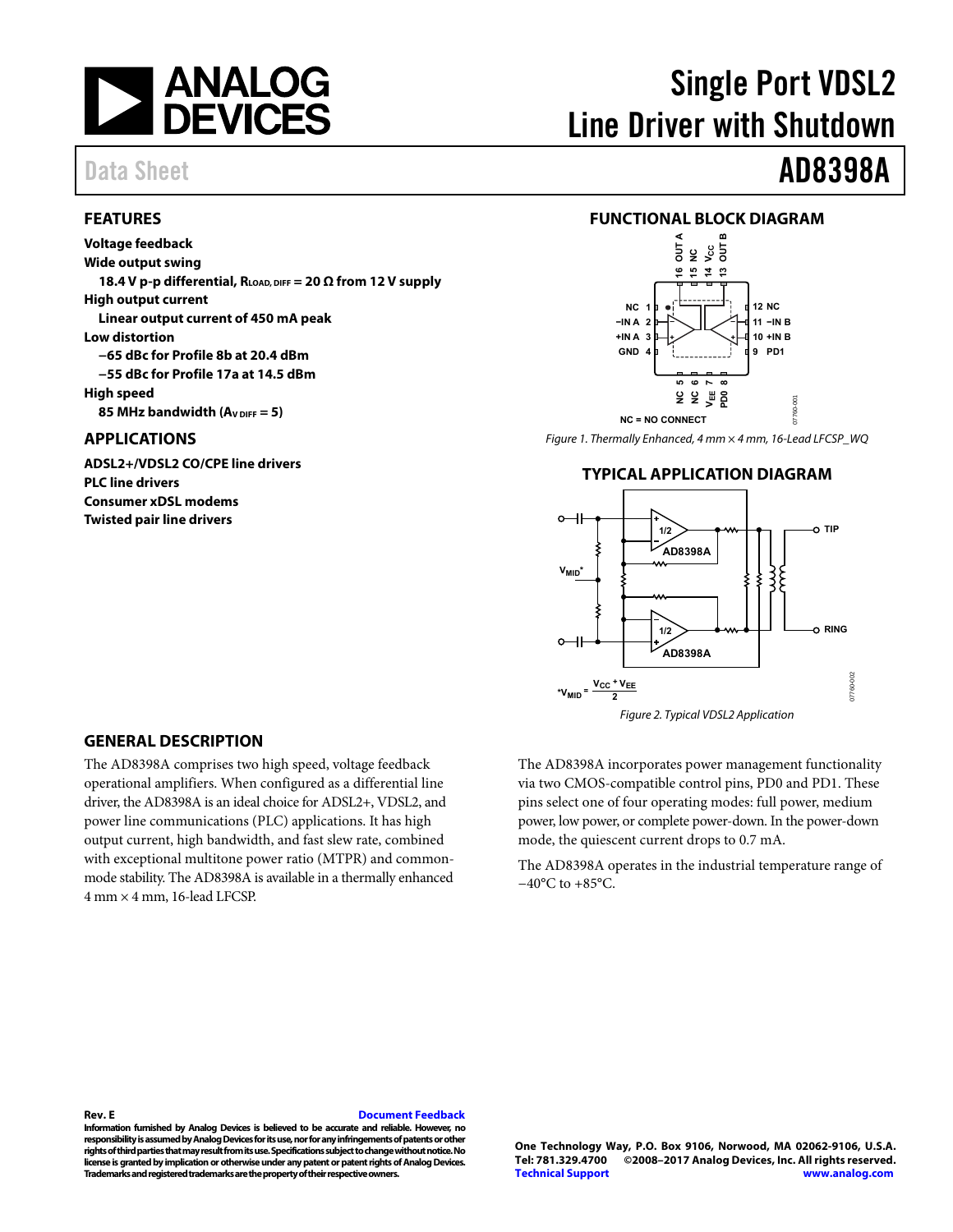## TABLE OF CONTENTS

### <span id="page-1-0"></span>**REVISION HISTORY**

| $11/2017$ —Rev. D to Rev. E                             |  |
|---------------------------------------------------------|--|
| Changed us to ns, Power-Down Pins Parameter, Table 1  3 |  |

| $9/2010$ —Rev. C to Rev. D |  |
|----------------------------|--|
|                            |  |

### **3/2010—Rev. B to Rev. C**

|--|--|--|--|

| $12/2009$ —Rev. A to Rev. B |  |
|-----------------------------|--|
|                             |  |

#### **10/2009—Rev. Sp0 to Rev. A**

| Changes to DC Performance, Differential Input Offset |  |
|------------------------------------------------------|--|
|                                                      |  |
|                                                      |  |
|                                                      |  |
| Changes to Exposed Thermal Pad Connections Section 8 |  |

<span id="page-1-1"></span>**11/2008—Revision Sp0: Initial Version**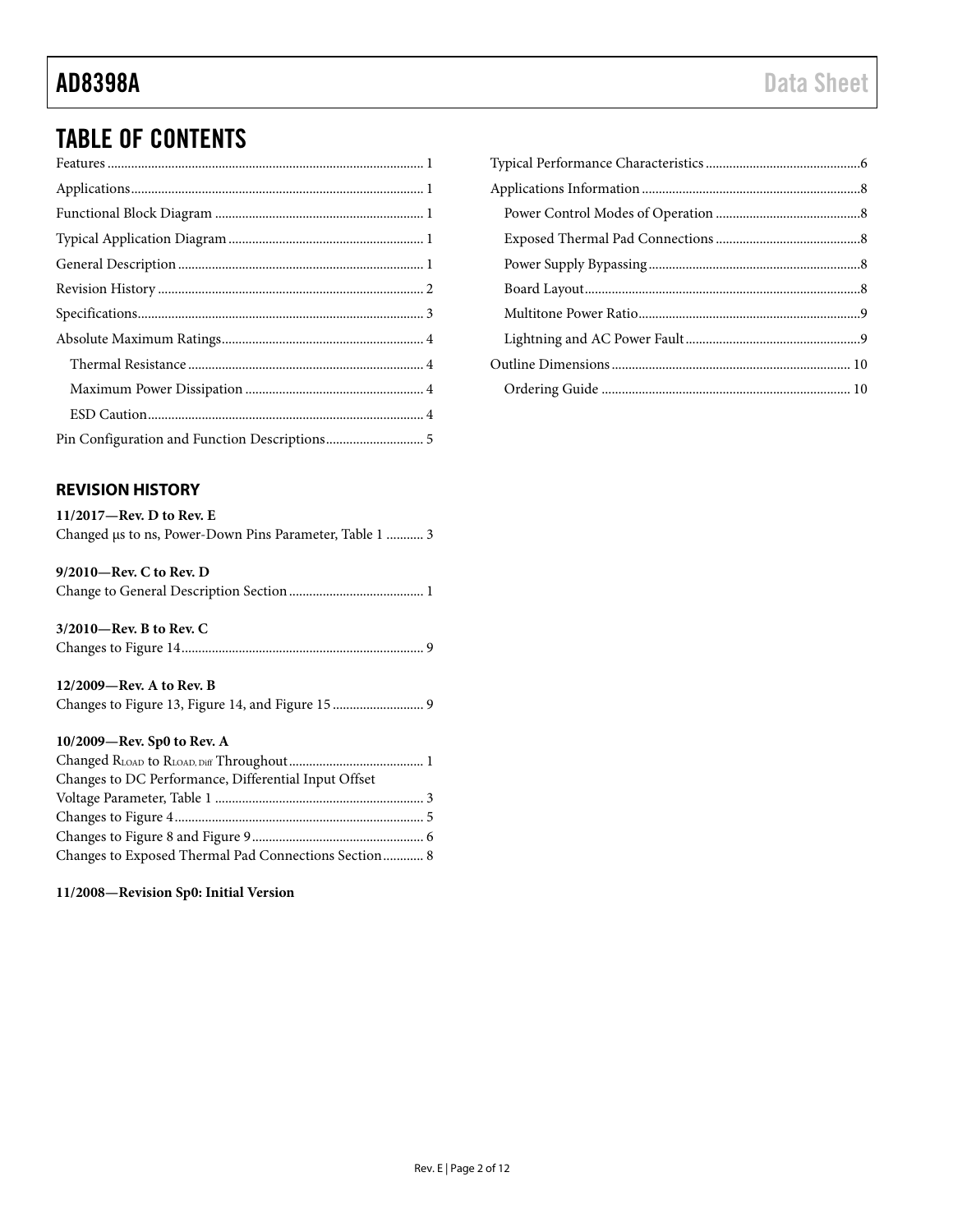### **SPECIFICATIONS**

 $V_S = 12$  V,  $\pm 6$  V at T<sub>A</sub> = 25°C,  $A_{V\, \text{DIFF}} = 5$ ,  $R_{\text{LOAD, DIFF}} = 20 \Omega$ , PD1 = 0, PD0 = 0, unless otherwise noted.

#### **Table 1.**

| <b>Parameter</b>                  | <b>Test Conditions/Comments</b>                                                | Min  | <b>Typ</b>     | <b>Max</b> | Unit         |
|-----------------------------------|--------------------------------------------------------------------------------|------|----------------|------------|--------------|
| <b>DYNAMIC PERFORMANCE</b>        |                                                                                |      |                |            |              |
| -3 dB Bandwidth                   | $A_{V\text{ DIFF}} = 5$ , $V_{\text{OUT}} = 2 V$ peak, measured differentially |      |                |            |              |
|                                   | $PD1 = 0, PD0 = 0$                                                             |      | 85             |            | <b>MHz</b>   |
|                                   | $PD1 = 0, PD0 = 1$                                                             |      | 85             |            | <b>MHz</b>   |
|                                   | $PD1 = 1, PD0 = 0$                                                             |      | 75             |            | <b>MHz</b>   |
| <b>Slew Rate</b>                  | $V_{OUT} = 4 V$ peak, measured differentially                                  |      | 600            |            | $V/\mu s$    |
| NOISE/DISTORTION PERFORMANCE      |                                                                                |      |                |            |              |
| <b>MTPR</b>                       | Profile 8b at 20.4 dBm in VDSL2 application                                    |      | $-65$          |            | dBc          |
|                                   | Profile 17a at 14.5 dBm in VDSL2 application                                   |      | $-55$          |            | dBc          |
| Off Isolation                     | $PD1 = 1, PD0 = 1$                                                             |      | $-80$          |            | dBc          |
| Input Voltage Noise               | $f = 100$ kHz                                                                  |      | 4.8            |            | nV/√Hz       |
| <b>Input Current Noise</b>        | $f = 100$ kHz                                                                  |      | 0.9            |            | pA/√Hz       |
| Differential Output Voltage Noise | $f = 100$ kHz in VDSL2 application                                             |      | 120            |            | nV/√Hz       |
| DC PERFORMANCE                    |                                                                                |      |                |            |              |
| Differential Input Offset Voltage |                                                                                | $-2$ | ±0.1           | $+2$       | mV           |
| Input Offset Voltage              |                                                                                |      | 16             | 55         | mV           |
| <b>Input Bias Current</b>         |                                                                                |      | 0.5            | 1          | μA           |
| Open-Loop Gain                    |                                                                                |      | 63             |            | dB           |
| Common-Mode Rejection             | Measured differentially                                                        |      | $-100$         | $-74$      | dB           |
| <b>INPUT CHARACTERISTICS</b>      |                                                                                |      |                |            |              |
| Input Resistance                  | $f < 100$ kHz                                                                  |      | 1.9            |            | MΩ           |
| <b>OUTPUT CHARACTERISTICS</b>     |                                                                                |      |                |            |              |
| <b>Differential Swing</b>         |                                                                                | 17.6 | 18.4           |            | $V p-p$      |
| Linear Peak Output Current        | VDSL2 at 20.4 dBm, MTPR = $-65$ dBc                                            |      | 450            |            | mA peak      |
| POWER SUPPLY                      |                                                                                |      |                |            |              |
| <b>Operating Range</b>            | Dual supply                                                                    |      | ±6             |            | V            |
|                                   | Single supply                                                                  |      | 12             |            | V            |
| <b>Supply Current</b>             | $PD1 = 0, PD0 = 0$                                                             | 29   | 33.2           | 37         | mA           |
|                                   | $PD1 = 0, PD0 = 1$                                                             | 20   | 22.9           | 25.5       | mA           |
|                                   | $PD1 = 1, PD0 = 0$                                                             | 12   | 13.3           | 14.5       | mA           |
|                                   | $PD1 = 1, PD0 = 1$                                                             |      | 0.7            | 1.1        | mA           |
| Power Supply Rejection            | Measured differentially                                                        |      | $-94$          | $-74$      | dB           |
| POWER-DOWN PINS                   |                                                                                |      |                |            |              |
| PD1, PD0VL                        | Referenced to GND                                                              |      | 0.8            |            | $\mathsf{V}$ |
| PD1, PD0VH                        | Referenced to GND                                                              |      | $\overline{2}$ |            | V            |
| PD1, PD0 Bias Current             | $PD1, PD0 = 0V$                                                                |      | 15             | 30         | μA           |
|                                   | $PD1, PD0 = 3V$                                                                |      | 6              | 17         | μA           |
| <b>Enable Time</b>                | PD1, PD0 = $(1, 1) - (0, 0)$                                                   |      | 60             |            | ns           |
| Disable Time                      | $PD1, PD0 = (0, 0) - (1, 1)$                                                   |      | 600            |            | ns           |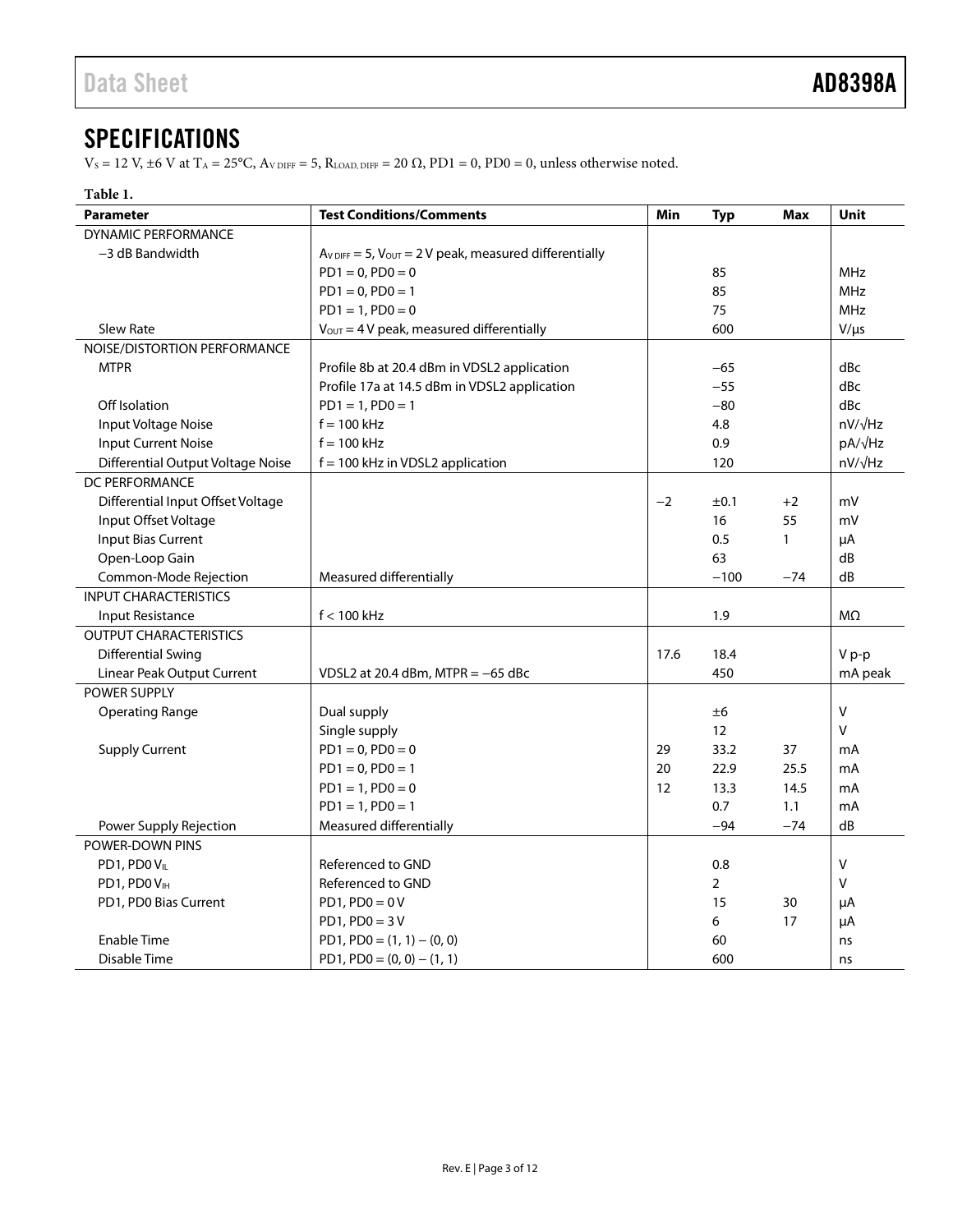### <span id="page-3-0"></span>ABSOLUTE MAXIMUM RATINGS

**Table 2.**

| <b>Parameter</b>                     | Rating                                            |
|--------------------------------------|---------------------------------------------------|
| Power Supplies ( $V_{CC} - V_{EE}$ ) | 13.2V                                             |
| Power Dissipation                    | $(T_{JMAX} - T_A)/\theta_{JA}$<br>-65°C to +125°C |
| Storage Temperature Range            |                                                   |
| <b>Operating Temperature Range</b>   | $-40^{\circ}$ C to $+85^{\circ}$ C                |
| Lead Temperature (Soldering, 10 sec) | $300^{\circ}$ C                                   |
| Junction Temperature                 | $150^{\circ}$ C                                   |

<span id="page-3-1"></span>Stresses at or above those listed under Absolute Maximum

Ratings may cause permanent damage to the product. This is a stress rating only; functional operation of the product at these or any other conditions above those indicated in the operational section of this specification is not implied. Operation beyond the maximum operating conditions for extended periods may affect product reliability.

### **THERMAL RESISTANCE**

 $\theta_{JA}$  is specified with the device soldered on a JEDEC circuit board and the thermal pad connected to the GND plane layer using six vias.

#### **Table 3. Thermal Resistance**

| Package Type     | $θ$ ιΑ | Unit |
|------------------|--------|------|
| 16-Lead LFCSP WQ | 35.6   | °C/W |

#### <span id="page-3-2"></span>**MAXIMUM POWER DISSIPATION**

The maximum safe power dissipation for the AD8398A is limited by its junction temperature  $(T_J)$  on the die. The maximum safe  $T_J$  of plastic encapsulated devices, as determined by the glass transition temperature of the plastic, is 150°C. Temporarily exceeding this limit may cause a shift in the parametric performance due to a change in the stresses exerted on the die by the package. Exceeding this limit for an extended period can result in device failure.

[Figure 3](#page-3-4) shows the maximum safe power dissipation in the package vs. the ambient temperature for the 16-lead LFCSP\_WQ on a 4-layer board with six vias connecting the exposed pad to the GND plane layer.



<span id="page-3-4"></span>*Figure 3. Maximum Safe Power Dissipation vs. Ambient Temperature, 4-LayerJEDEC Board with Six Thermal Vias*

#### <span id="page-3-3"></span>**ESD CAUTION**



ESD (electrostatic discharge) sensitive device. Charged devices and circuit boards can discharge without detection. Although this product features patented or proprietary protection circuitry, damage may occur on devices subjected to high energy ESD. Therefore, proper ESD precautions should be taken to avoid performance degradation or loss of functionality.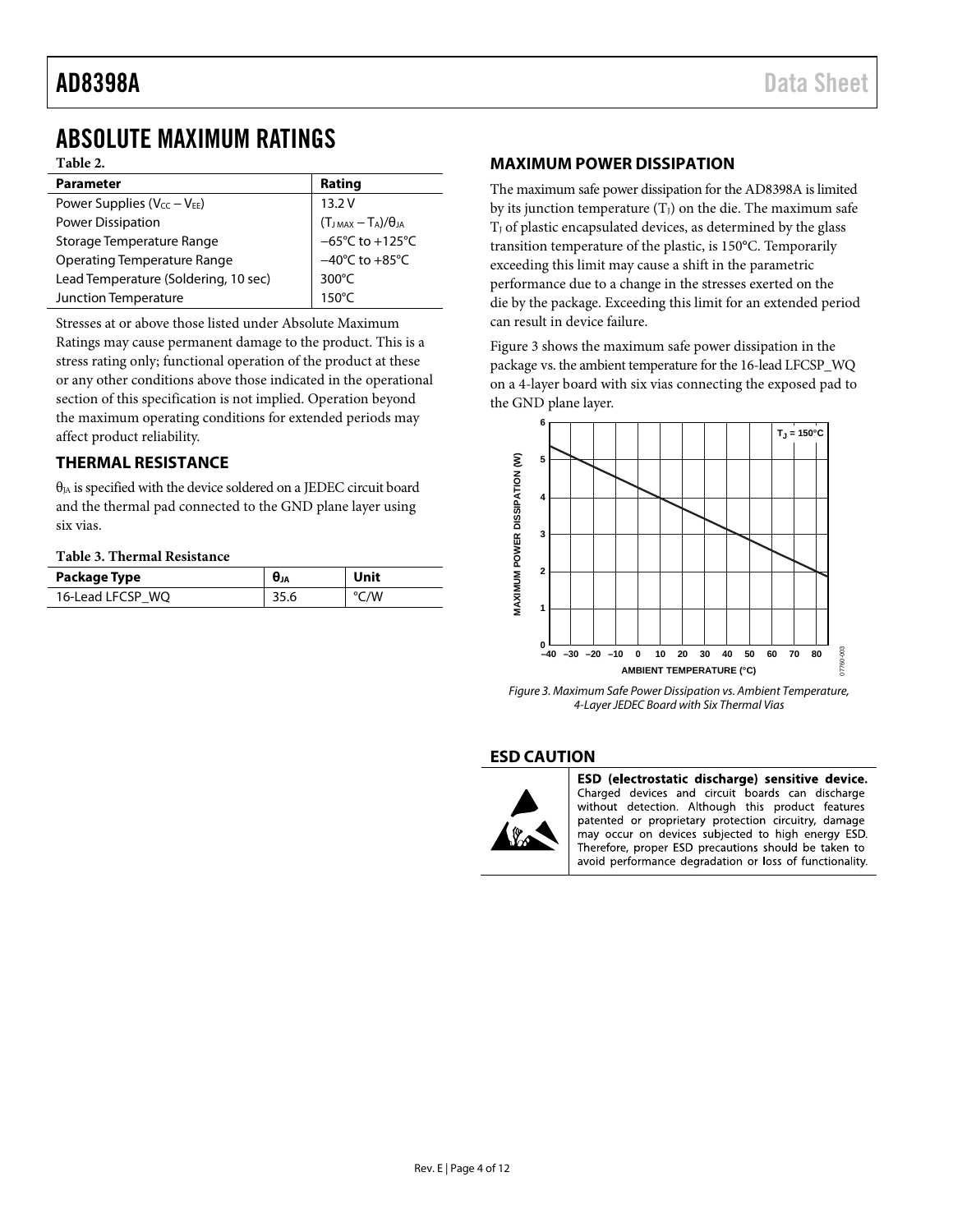## <span id="page-4-0"></span>PIN CONFIGURATION AND FUNCTION DESCRIPTIONS



Figure 4. Pin Configuration

**Table 4. Pin Function Descriptions** 

| Pin No.         | <b>Mnemonic</b>       | <b>Description</b>                           |
|-----------------|-----------------------|----------------------------------------------|
| 1, 5, 6, 12, 15 | NC.                   | No Connect.                                  |
|                 | $-INA$                | Amplifier A Inverting Input.                 |
|                 | $+INA$                | Amplifier A Noninverting Input.              |
| 4               | <b>GND</b>            | Ground.                                      |
|                 | $V_{EE}$              | Negative Power Supply Input.                 |
| 8               | PD <sub>0</sub>       | Power Mode Control.                          |
| 9               | P <sub>D</sub> 1      | Power Mode Control.                          |
| 10              | $+INB$                | Amplifier B Noninverting Input.              |
| 11              | $-INB$                | Amplifier B Inverting Input.                 |
| 13              | <b>OUT B</b>          | Amplifier B Output.                          |
| 14              | V <sub>CC</sub>       | Positive Power Supply Input.                 |
| 16              | <b>OUT A</b>          | Amplifier A Output.                          |
| <b>EPAD</b>     | Exposed Paddle (EPAD) | The exposed paddle is electrically isolated. |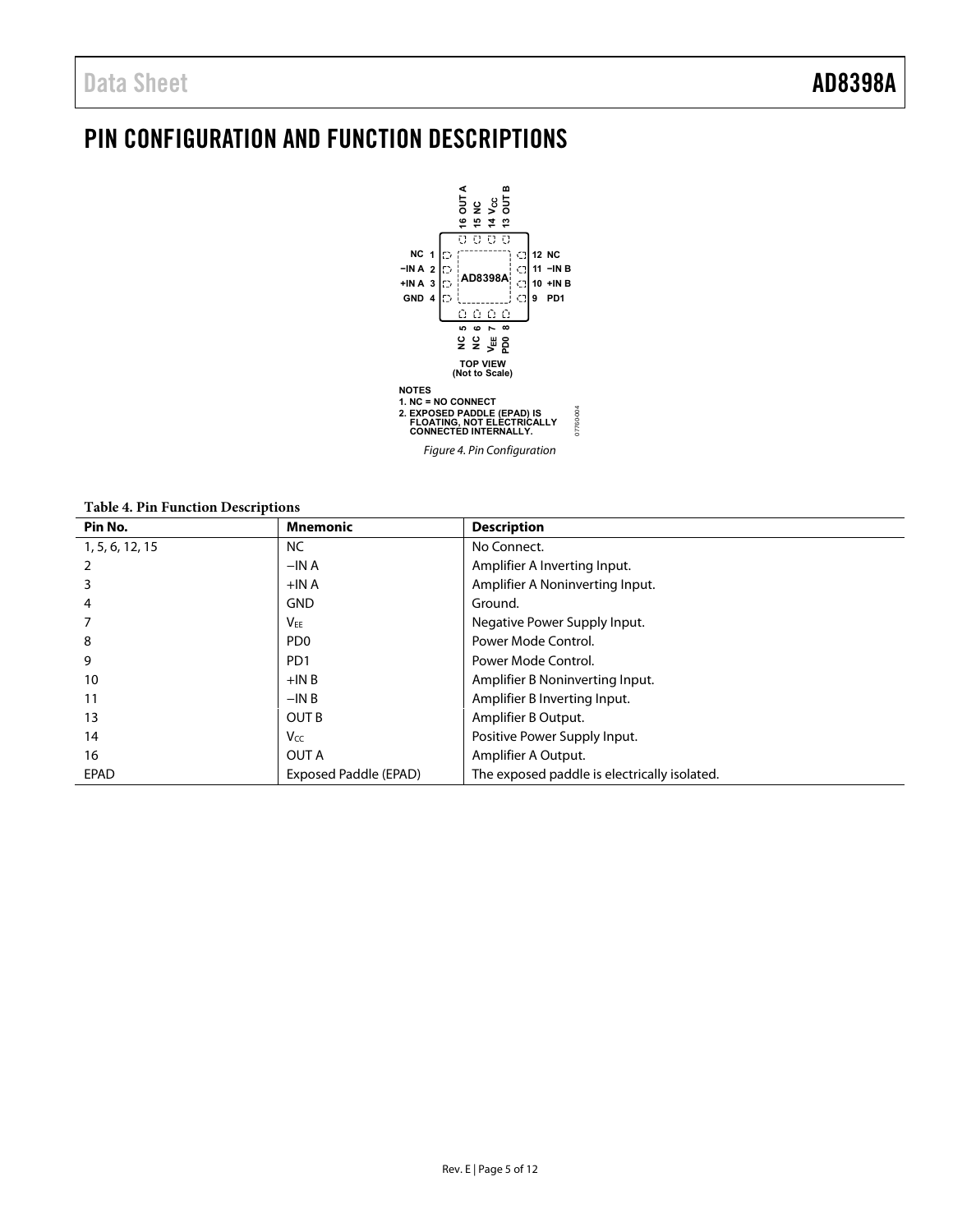### <span id="page-5-0"></span>TYPICAL PERFORMANCE CHARACTERISTICS

 $V_{\text{CC}} = 6$  V,  $V_{\text{EE}} = -6$  V, unless otherwise stated.



Figure 5. Small Signal Differential and Common-Mode Frequency Response;  $A_{V\,DIFF} = 5$  (See the Application Circuit in Figure 8)



Figure 6. Small Signal Differential and Common-Mode Frequency Response (See the Application Circuit i[n Figure 9\)](#page-5-2) 



Figure 7. Small Signal Differential and Common-Mode Frequency Response (See the Application Circuit i[n Figure 10\)](#page-5-3) 



<span id="page-5-1"></span>



<span id="page-5-2"></span>Figure 9. Typical Differential Application Circuit with Positive Feedback  $R_{LOAD, DIFF} = 20 \Omega$ 

<span id="page-5-3"></span>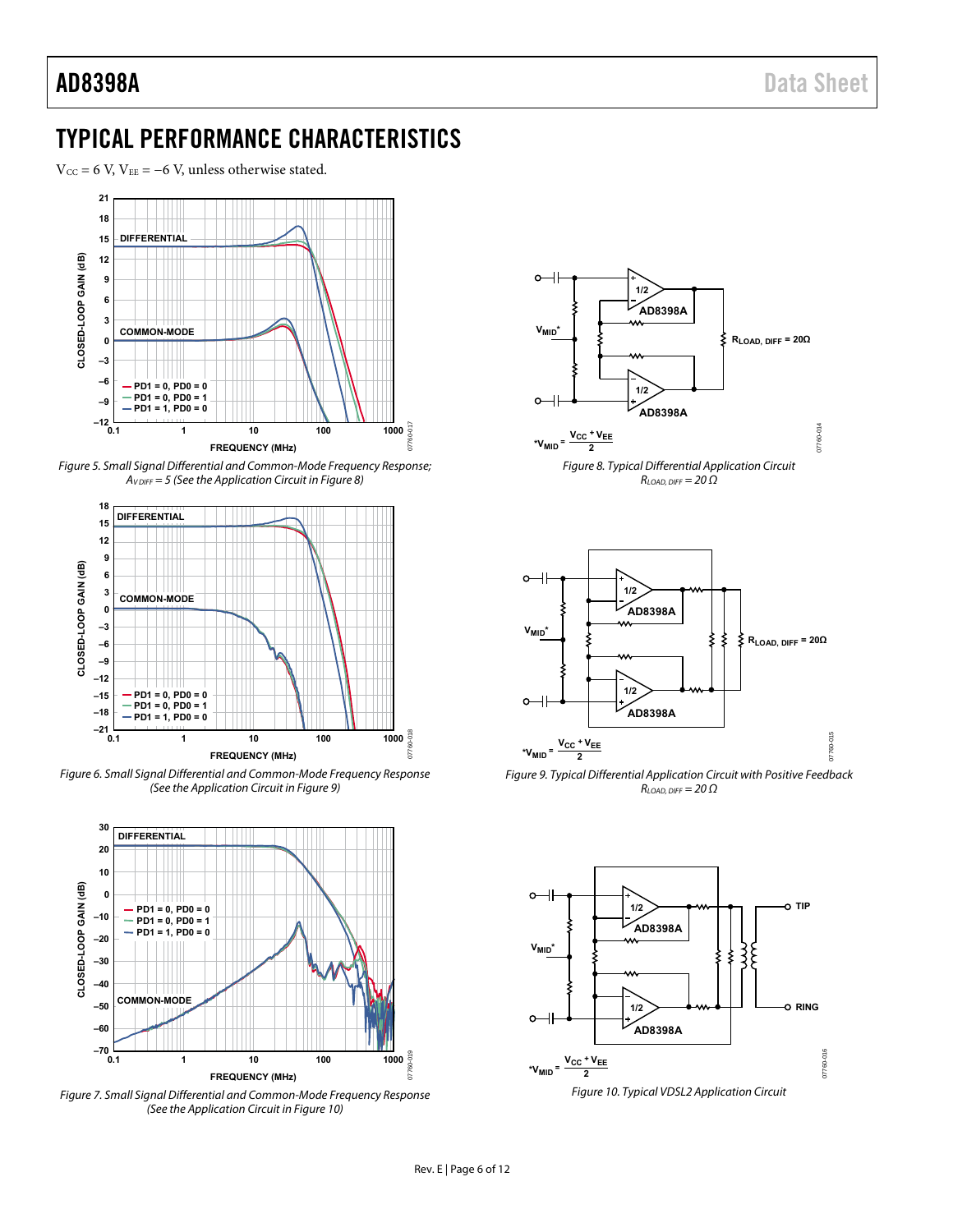

*Figure 11. Internal Power Dissipation vs. Output Power*



*Figure 12. Differential Output Voltage Noise vs. Frequency in a Typical VDSL2 Application*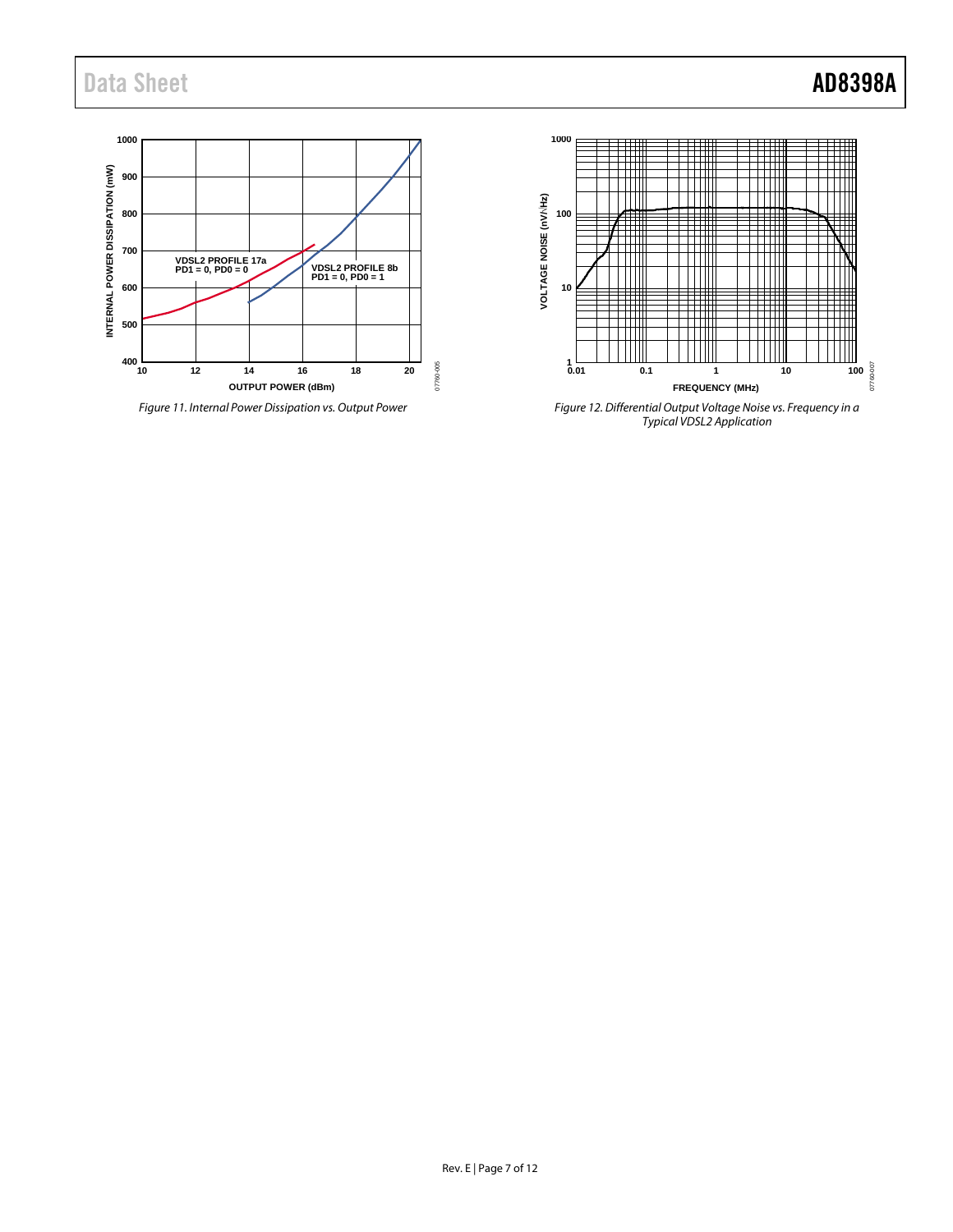### <span id="page-7-0"></span>APPLICATIONS INFORMATION **POWER CONTROL MODES OF OPERATION**

<span id="page-7-1"></span>The AD8398A features four power modes: full power, medium power, low power, and complete power-down. Two CMOScompatible logic pins (PD0 and PD1) select the power mode. The power modes and associated logic states are listed i[n Table 5.](#page-7-5) 

#### <span id="page-7-5"></span>**Table 5. Power Modes**

| PD <sub>1</sub> | PD <sub>0</sub> | <b>Power Mode</b> | <b>Total Supply Current (mA)</b> |
|-----------------|-----------------|-------------------|----------------------------------|
|                 | O)              | Full power        | 33.2                             |
|                 |                 | Medium power      | 22.9                             |
|                 | 0               | Low power         | 13.3                             |
|                 |                 | Power-down        | 0.7                              |

### <span id="page-7-2"></span>**EXPOSED THERMAL PAD CONNECTIONS**

To ensure adequate heat transfer away from the die, connect the exposed thermal pad to a solid plane layer with low thermal resistance. To maximize the operating life of the AD8398A, the thermal design of the system should be kept below the junction temperature of 125°C.

Although it is electrically isolated, the thermal pad typically connects to the ground plane layer.

### <span id="page-7-3"></span>**POWER SUPPLY BYPASSING**

The AD8398A typically operates on  $\pm 6$  V or  $+12$  V supplies. Power the AD8398A circuit with a well-regulated, properly decoupled power supply. To minimize supply voltage ripple and power dissipation, use high quality capacitors with low equivalent series resistance (ESR), such as multilayer ceramic capacitors (MLCCs). Place a decoupling 0.1 µF MLCC no more than <sup>1/8</sup> inch away from each of the power supply pins. In addition, a 10 µF tantalum capacitor is recommended to provide good decoupling for lower frequency signals and to supply current for fast, large signal changes at the AD8398A outputs. Lay out bypass capacitors to keep return currents away from the inputs of the amplifiers. This layout minimizes any voltage drops that can develop due to ground currents flowing through the ground plane.

#### <span id="page-7-4"></span>**BOARD LAYOUT**

As is the case with all high speed applications, careful attention to printed circuit board (PCB) layout details prevents associated board parasitics from becoming problematic. Proper RF design technique is mandatory.

The PCB has a ground plane covering all unused portions of the component side of the board to provide a low impedance return path. Removing the ground plane on all layers from the area near the input and output pins of the AD8398A reduces stray capacitance.

Signal lines connecting the feedback and gain resistors should be as short as possible to minimize the inductance and stray capacitance associated with these traces. Place termination resistors and loads as close as possible to their respective inputs and outputs.

To minimize coupling (crosstalk) through the board, keep input and output traces as far apart as possible. Wherever there are complementary signals, provide a symmetrical layout to maximize balanced performance.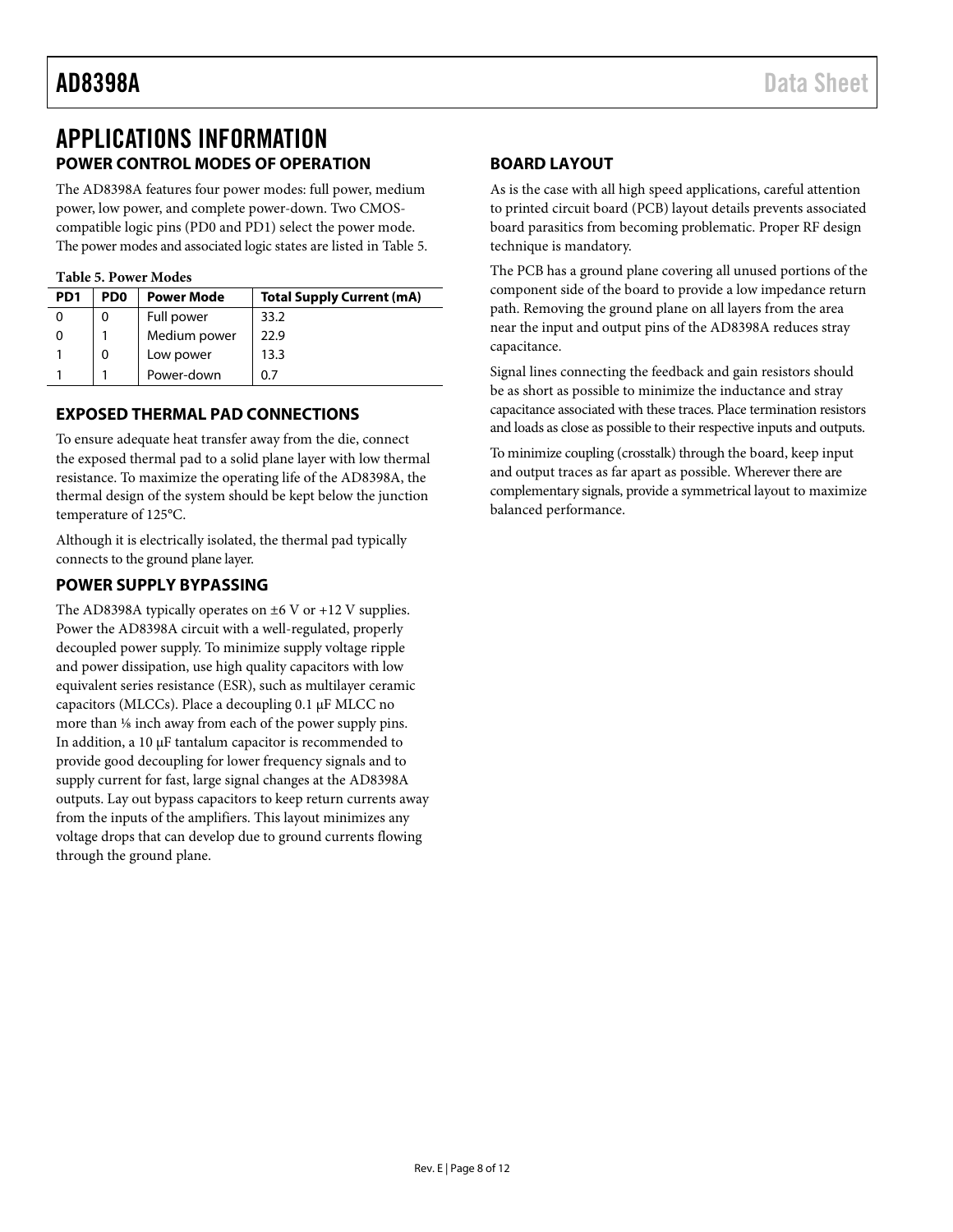### <span id="page-8-0"></span>**MULTITONE POWER RATIO**

The discrete multitone (DMT) signal used in xDSL systems carries data in discrete tones or bins that appear in the frequency domain in evenly spaced 4.3125 kHz intervals. In applications using this type of waveform, multitone power ratio (MTPR) is a commonly used measure of linearity. Generally, designers are concerned with two types of MTPR: in band and out of band. In-band MTPR is defined as the measured difference from the peak of one tone that is loaded with data to the peak of an adjacent tone that is intentionally left empty. Out-of-band MTPR is defined as the spurious emissions that occur in the receive bands. Transmit band power and receive band MTPR are shown in [Figure 13,](#page-8-2)  [Figure 14,](#page-8-3) an[d Figure 15](#page-8-4) for Profile 17a, Profile 8b, and ADSL2+, respectively.

<span id="page-8-2"></span>

<span id="page-8-3"></span>Figure 14. MTPR of a Typical VDSL2 Profile 8b DMT Test Signal,  $V_s = \pm 6$  V, Output Power = 20.4 dBm



#### <span id="page-8-4"></span><span id="page-8-1"></span>**LIGHTNING AND AC POWER FAULT**

**–20 –10 0**

DSL line drivers are transformer-coupled to the twisted pair telephone line. In this environment, the AD8398A may be subject to large line transients resulting from events such as lightning strikes or downed power lines. Additional circuitry is required to protect the AD8398A from possible damage due to these events.

07760-012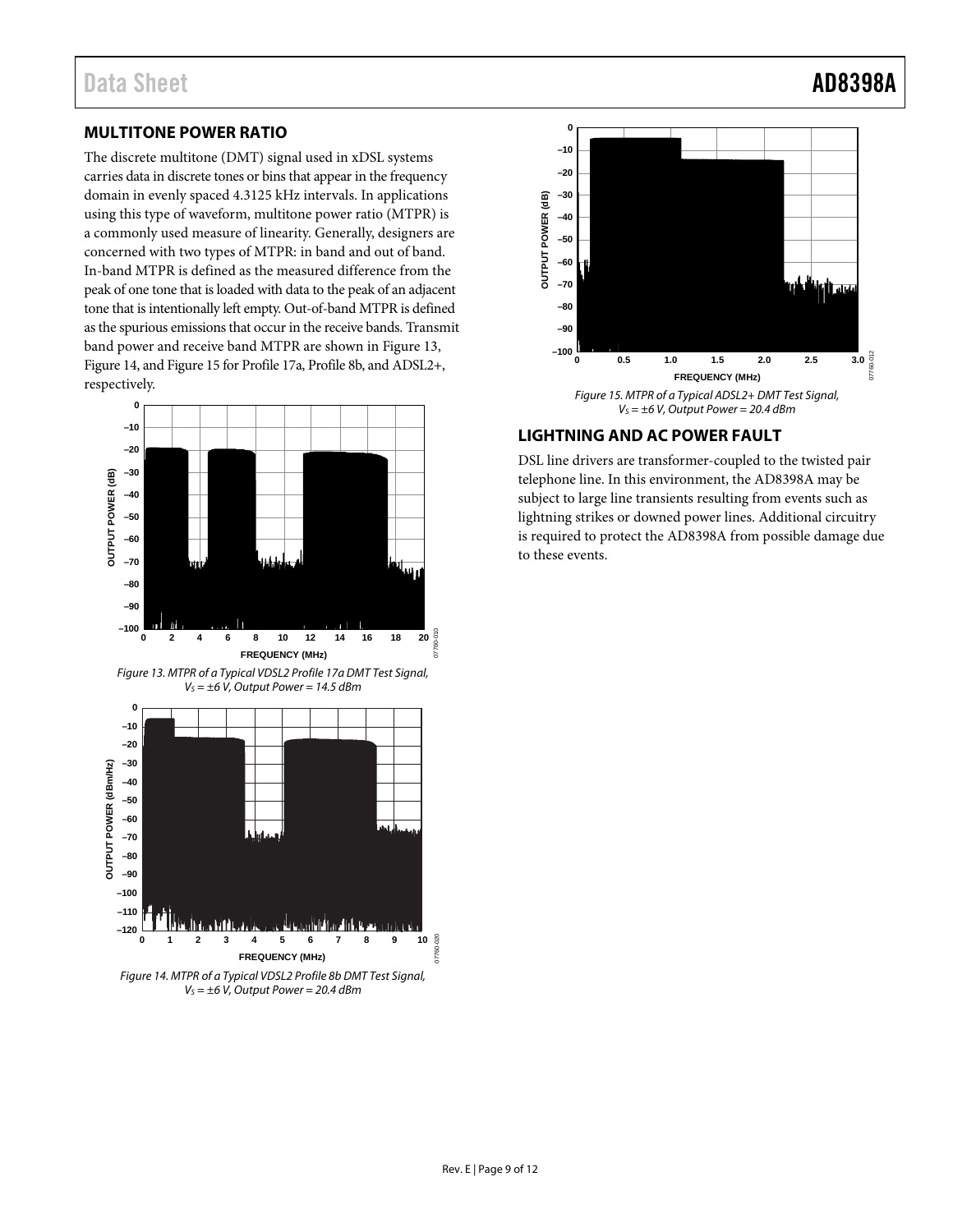## <span id="page-9-0"></span>OUTLINE DIMENSIONS



### <span id="page-9-1"></span>**ORDERING GUIDE**

| Model <sup>1</sup> | <b>Temperature Range</b>           | <b>Package Description</b>                    | <b>Package Option</b> |
|--------------------|------------------------------------|-----------------------------------------------|-----------------------|
| AD8398AACPZ-R2     | $-40^{\circ}$ C to $+85^{\circ}$ C | 16-Lead Lead Frame Chip Scale Package [LFCSP] | $CP-16-20$            |
| AD8398AACPZ-R7     | $-40^{\circ}$ C to $+85^{\circ}$ C | 16-Lead Lead Frame Chip Scale Package [LFCSP] | CP-16-20              |
| AD8398AACPZ-RL     | $-40^{\circ}$ C to $+85^{\circ}$ C | 16-Lead Lead Frame Chip Scale Package [LFCSP] | $CP-16-20$            |

 $1 Z =$  RoHS Compliant Part.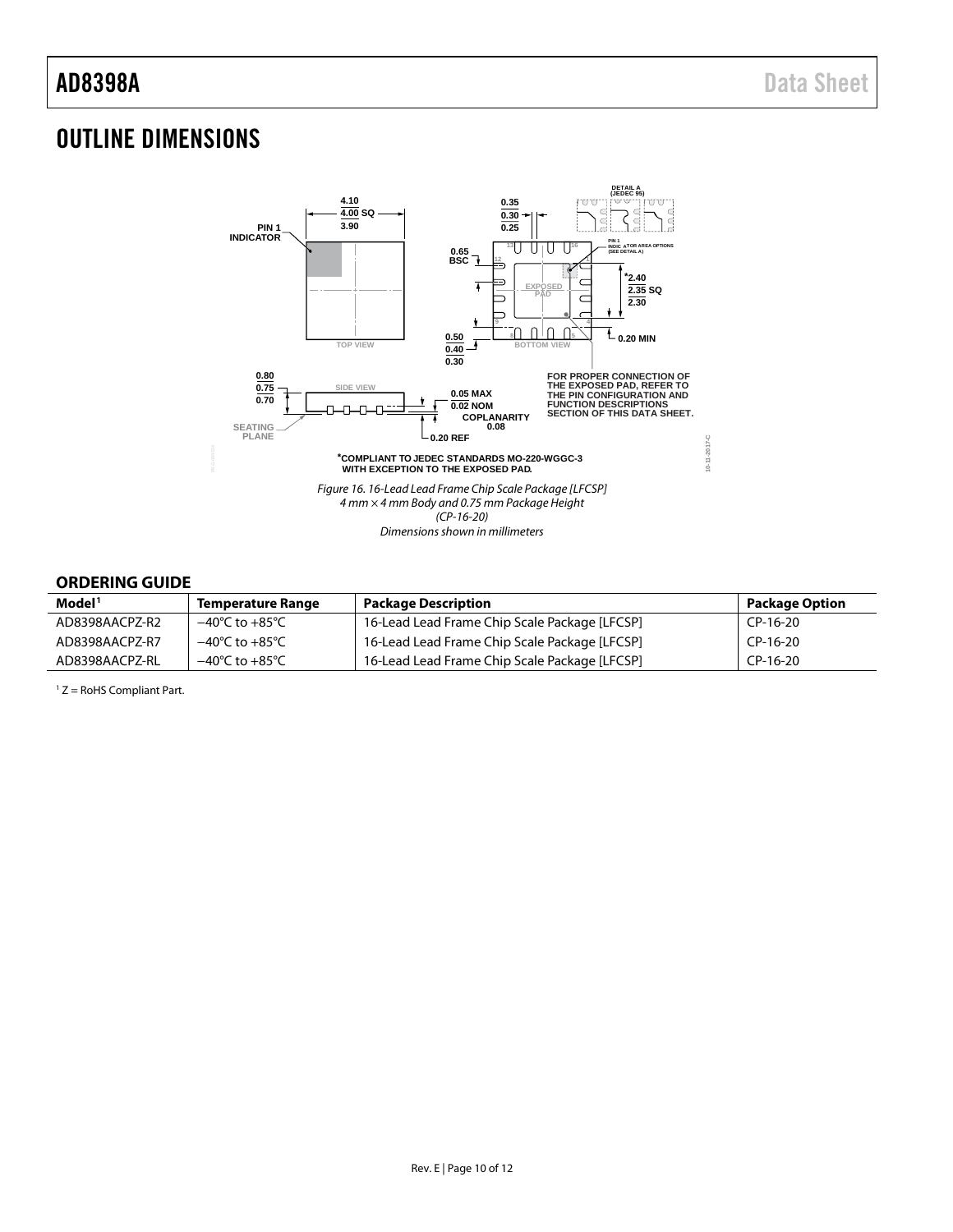## **NOTES**